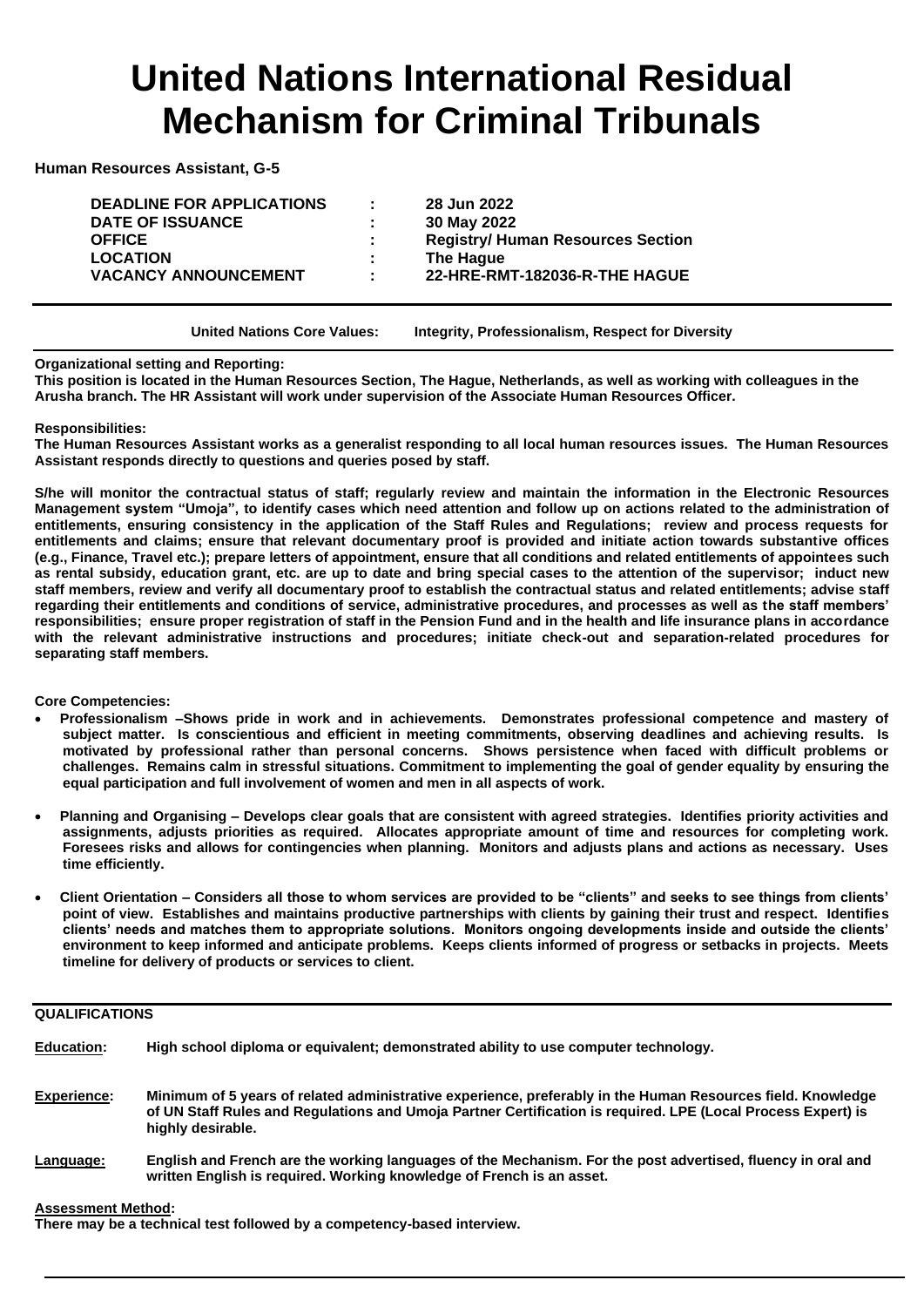# **United Nations International Residual Mechanism for Criminal Tribunals**

### **Special Notice:**

**The United Nations Secretariat is committed to achieving 50/50 gender balance in its staff. Female candidates are strongly encouraged to apply for this position.** 

**All staff in the General Service and related categories shall be locally recruited. Applicants may have to sit the United Nations Global General Services Test (GGST) as per OHRM instructions. Evidence of passing the ASAT/GGST is encouraged in order to assess the need for testing.**

**The appointment is limited to the International Residual Mechanism for Criminal Tribunals. Appointment of the successful candidate on this position will be limited to the initial funding of the post. Extension of the appointment is subject to the extension of the mandate and/or the availability of funds. As the international tribunals are not integrated in the Secretariat, UN Staff Members serve on assignment or secondment from their parent department/office if selected. Appointments of staff members in the United Nations are subject to the authority of the Secretary-General. Staff Members are expected to move periodically to new functions in accordance with established rules and procedures, and may in this context be reassigned by the Secretary-General throughout the Organization based on the changing needs and mandates.**

**The United Nations is committed to creating a diverse and inclusive environment of mutual respect. The United Nations recruits and employs staff regardless of gender identity, sexual orientation, race, religious, cultural and ethnic backgrounds or disabilities. Reasonable accommodation for applicants with disabilities may be provided to support participation in the recruitment process when requested and indicated in the application.**

#### **NOTE FOR PREVIOUSLY ROSTERED CANDIDATES**

**Roster candidates must express their interest and availability for published job openings by submitting an updated PHP and cover letter.**

#### **No Fee:**

**THE UNITED NATIONS DOES NOT CHARGE A FEE AT ANY STAGE OF THE RECRUITMENT PROCESS (APPLICATION, INTERVIEW MEETING, PROCESSING, OR TRAINING). THE UNITED NATIONS DOES NOT CONCERN ITSELF WITH INFORMATION ON APPLICANTS' BANK ACCOUNTS.**

### **United Nations Considerations**

**According to article 101, paragraph 3, of the Charter of the United Nations, the paramount consideration in the employment of the staff is the necessity of securing the highest standards of efficiency, competence, and integrity. Candidates will not be considered for employment with the United Nations if they have committed violations of international human rights law, violations of international humanitarian law, sexual exploitation, sexual abuse, or sexual harassment, or if there are reasonable grounds to believe that they have been involved in the commission of any of these acts. The term "sexual exploitation" means any actual or attempted abuse of a position of vulnerability, differential power, or trust, for sexual purposes, including, but not limited to, profiting monetarily, socially or politically from the sexual exploitation of another. The term "sexual abuse" means the actual or threatened physical intrusion of a sexual nature, whether by force or under unequal or coercive conditions. The term "sexual harassment" means any unwelcome conduct of a sexual nature that might reasonably be expected or be perceived to cause offence or humiliation, when such conduct interferes with work, is made a condition of employment or creates an intimidating, hostile or offensive work environment, and when the gravity of the conduct warrants the termination of the perpetrator's working relationship. Candidates who have committed crimes other than minor traffic offences may not be considered for employment.**

**Due regard will be paid to the importance of recruiting the staff on as wide a geographical basis as possible. The United Nations places no restrictions on the eligibility of men and women to participate in any capacity and under conditions of equality in its principal and subsidiary organs. The United Nations Secretariat is a non-smoking environment.**

**The paramount consideration in the appointment, transfer, or promotion of staff shall be the necessity of securing the highest standards of efficiency, competence, and integrity. By accepting an offer of appointment, United Nations staff members are subject to the authority of the Secretary-General and assignment by him or her to any activities or offices of the United Nations in accordance with staff regulation 1.2 (c). In this context, all internationally recruited staff members shall be required to move periodically to discharge new functions within or across duty stations under conditions established by the Secretary-General.** 

**Applicants are urged to follow carefully all instructions available in the online recruitment platform, inspira. For more detailed guidance, applicants may refer to the Manual for the Applicant, which can be accessed by clicking on "Manuals" hyper-link on the upper right side of the inspira account-holder homepage.**

**The evaluation of applicants will be conducted on the basis of the information submitted in the application according to the evaluation criteria of the job opening and the applicable internal legislations of the United Nations including the Charter of the United Nations, resolutions of the General Assembly, the Staff Regulations and Rules, administrative issuances and guidelines. Applicants must provide complete and accurate information pertaining to their personal profile and qualifications according to the instructions provided in inspira to be considered for the current job opening. No amendment, addition, deletion, revision or modification shall be made to applications that have been submitted. Candidates under serious consideration for selection will be subject to reference checks to verify the information provided in the application.**

**Job openings advertised on the Careers Portal will be removed at 11:59 p.m. (New York time) on the deadline date.**